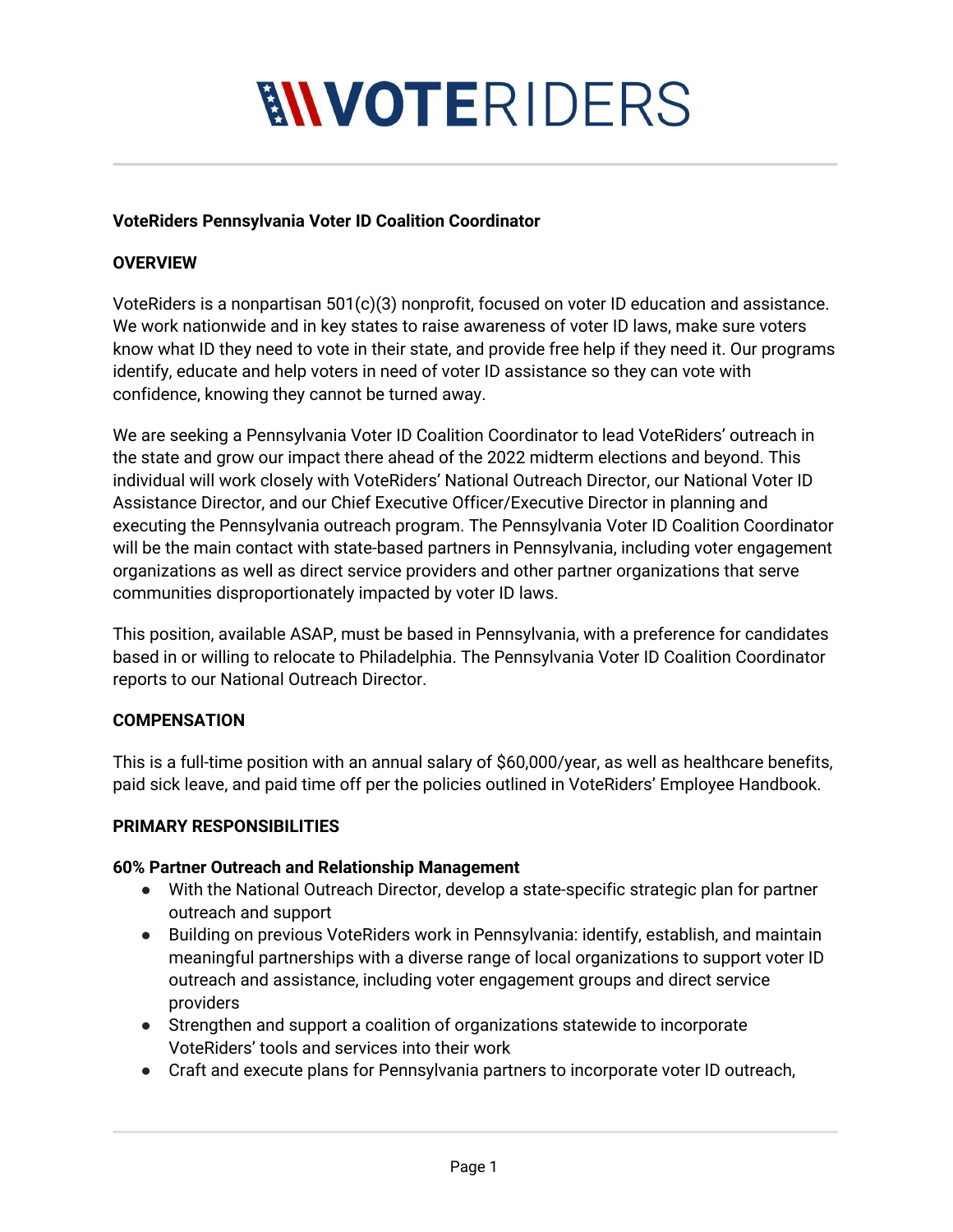# **MVOTERIDERS**

education, and assistance into their programs, including referrals of voters with ID issues to VoteRiders

- Work with partner organizations to provide voter ID education, support and training as needed, implement programming, and track results
- Build the capacity of partner organizations and their staff/volunteers to provide voters with the ID information and assistance they need

## **30% Voter and Volunteer Engagement**

- Proactively offer as well as respond to voter ID information and assistance needs of Pennsylvania voters, including directly assisting Pennsylvania voters to obtain their state ID if needed
- Assist in the recruitment, training, and oversight of a diverse group of VoteRiders volunteers who can support VoteRiders activities in the state and virtually, including through the implementation of Voter ID Clinics and the provision of virtual voter ID assistance

### **10% Reporting**

- Maintain and regularly update the portions of the voter-intake and partner-outreach database concerning Pennsylvania
- Complete weekly Pennsylvania outreach reports, ensuring timely and comprehensive reporting on established program metrics of success
- Track and reconcile expenses associated with the organization of program activities, Voter ID Clinics, and voter ID assistance
- Document stories, visually and otherwise, of voters assisted, including the steps taken to obtain an acceptable ID and capturing impact stories for posting on social and digital media as well as through traditional media
- Other special projects as needed, including assisting with overall organizational efforts and priorities on an ad-hoc basis

# **QUALIFICATIONS**

# **Required**

- Lives in (or willing to relocate to) Pennsylvania (relocation funds are not included)
- At least three years' experience in similar role, including community organizing experience
- Ability to build strong and sustainable collaborative relationships that achieve actionable results
- Exceptional interpersonal skills, motivation, and entrepreneurial spirit
- Demonstrated ability to manage details, resourcefully solve problems and follow through with minimum direct supervision
- Excellent written, verbal and interpersonal communications skills; strong